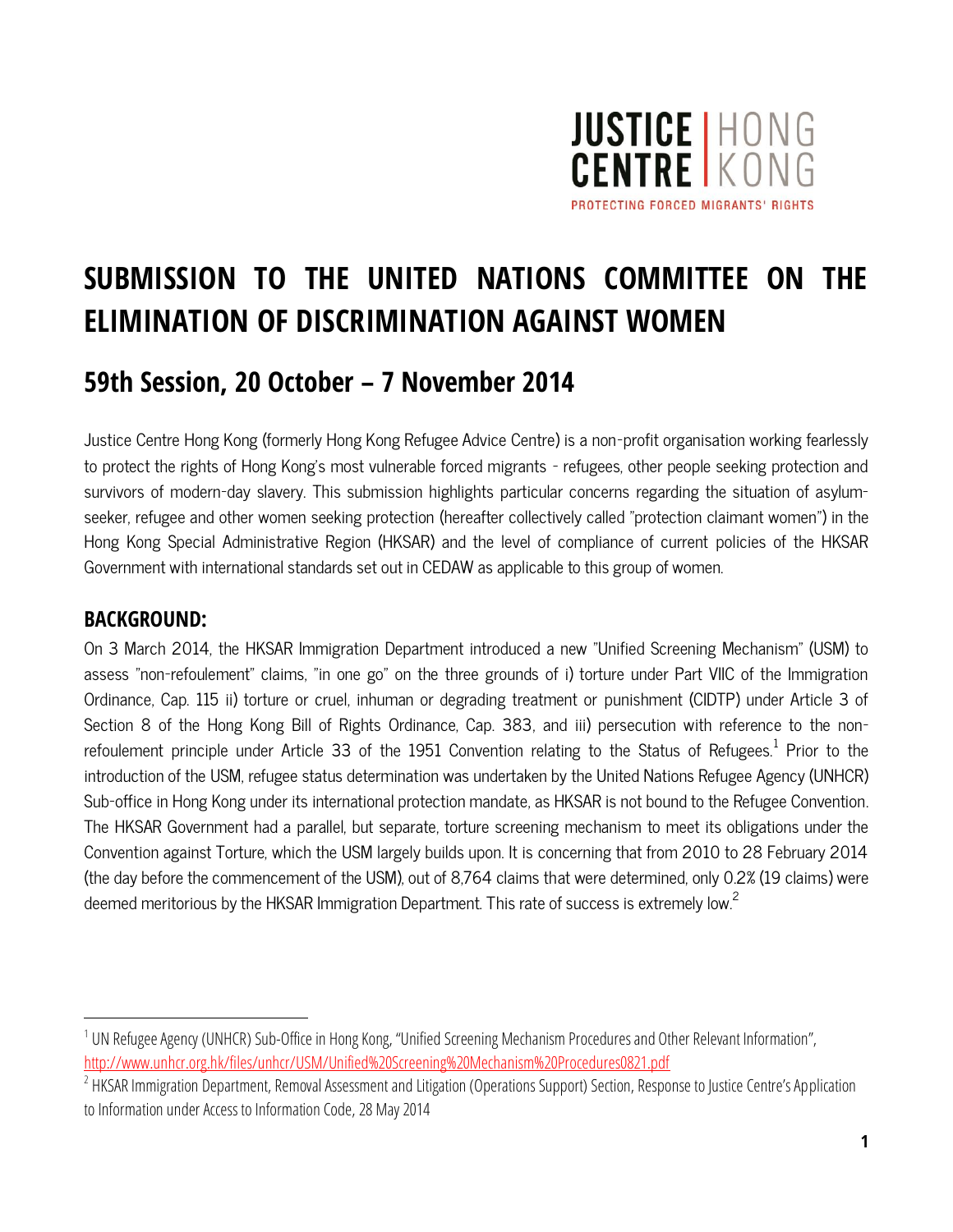The HKSAR Government implemented the USM reluctantly only after the HKSAR Court of Final Appeal issued a ruling in 2013 requiring it to do so. $^3$  In this sense, the design and implementation of the government protection mechanism has shown a great lack of political will, only taking care of the `bare minimum' in terms of human rights standards. $^4$  Justice Centre Hong Kong notes that several UN treaty bodies have made recommendations in their concluding observations asking the government to seek extension of the 1951 Refugee Convention to its territory. In fact, in 2006 in its concluding comments, CEDAW "noted with concern the representative's statement that the HKSAR has no intention of having the 1951 Refugee Convention extended to Hong Kong" and recommended that it do so.<sup>5</sup> Justice Centre notes that in the State Party's report, the HKSAR's position remains unchanged since the last review by CEDAW and urges the Committee to inquire further on its position given most recent developments with the USM.<sup>6</sup> We regret the HKSAR Government's rationale for having no intention to seek extension of the Refugee Convention to the HKSAR because of the territory's "vulnerability to abuse", as cited in the State party report.<sup>7</sup> We also note that regardless, the fact that the Refugee Convention does not apply to HKSAR does not mean that HKSAR Government has legal no obligations to respect, protect and fulfill protection claimants' basic human rights.

Moreover, while we commend recent "enhancements" to increase the amount of funds allocated for housing and food this year, the USM does not pay enough attention to the socio-economic situation of people in need of international protection in HKSAR.<sup>8</sup> The current general policy provides for limited "humanitarian assistance" to refugees on discretionary grounds for the purpose of "preventing destitution", and is not regarded as a legal obligation of the government for the fulfilment of human rights in a context of vulnerability. The totality of the assistance still puts recipients under the poverty threshold set out by the government and does not incorporate a rights-based approach. This situation deeply affects women, who constitute a part of the population subject to non-refoulement protection in Hong Kong.<sup>9</sup>

7 ibid

 $\overline{\phantom{a}}$ 

<sup>&</sup>lt;sup>3</sup> C, KMF and BF v Director of Immigration and Secretary for Security (FACV Nos. 18/19/20 2011)

<sup>&</sup>lt;sup>4</sup> Justice Centre Hong Kong, Meeting the Bare Minimum: Hong Kong's New Screening Process for Protection. A stocktake of the first months of implementation of the Unified Screening Mechanism for Non-refoulement Claims, May 2014,

[http://www.justicecentre.org.hk/framework/uploads/2014/03/USM-Briefing-Meeting-the-Bare-Minimum-HK-New-Screening-Process-for-](http://www.justicecentre.org.hk/framework/uploads/2014/03/USM-Briefing-Meeting-the-Bare-Minimum-HK-New-Screening-Process-for-Protection.pdf)[Protection.pdf](http://www.justicecentre.org.hk/framework/uploads/2014/03/USM-Briefing-Meeting-the-Bare-Minimum-HK-New-Screening-Process-for-Protection.pdf)

<sup>&</sup>lt;sup>5</sup> CEDAW, Concluding comments, China, UN Doc. CEDAW/C/CHN/CO/6, 25 August 2006, para. 33 – 34

<sup>&</sup>lt;sup>6</sup> The State Party report notes, "Hong Kong's unique situation, with its small geographical area, dense population and easy access from different parts of the world, makes us vulnerable to possible abuses if the 1951 Convention were to be extended to Hong Kong. We maintain a firm policy of not granting asylum and have no obligation to admit individuals seeking refugee status under the 1951 Convention. Applications for refugee status lodged in Hong Kong are handled by the Hong Kong Sub-office of the United Nations High Commissioner for Refugees.", HKSAR Government, Combined Seventh and Eighth periodic reports of States parties to CEDAW, UN Doc.: CEDAW/C/CHN-HKG/7-8, 17 January 2013, para. 473.

<sup>&</sup>lt;sup>8</sup> HKSAR Government, "Humanitarian Assistance for Non-refoulement Claimants in Hong Kong", Legislative Council Panel on Welfare Services, LC Paper No. CB(2)626/13-14(06), 13 January 2014[, http://www.legco.gov.hk/yr13-14/english/panels/ws/papers/ws0113cb2-626-6-e.pdf](http://www.legco.gov.hk/yr13-14/english/panels/ws/papers/ws0113cb2-626-6-e.pdf)

<sup>&</sup>lt;sup>9</sup> Ramsden, M; Marsh, L. Refugees in Hong Kong: Developing the Legal Framework for Socio-Economic Rights Protection. Human Rights Law Review, 2014, 14. Oxford University Press. 2014. Pg. 267. See also: Brown, Sophie, "The Waiting Game: Refugees live in limbo in Hong Kong", CNN International, 30 September 2014, [http://edition.cnn.com/2014/09/30/world/asia/mohammadi-rahman-profile/;](http://edition.cnn.com/2014/09/30/world/asia/mohammadi-rahman-profile/) Branigan, Tania,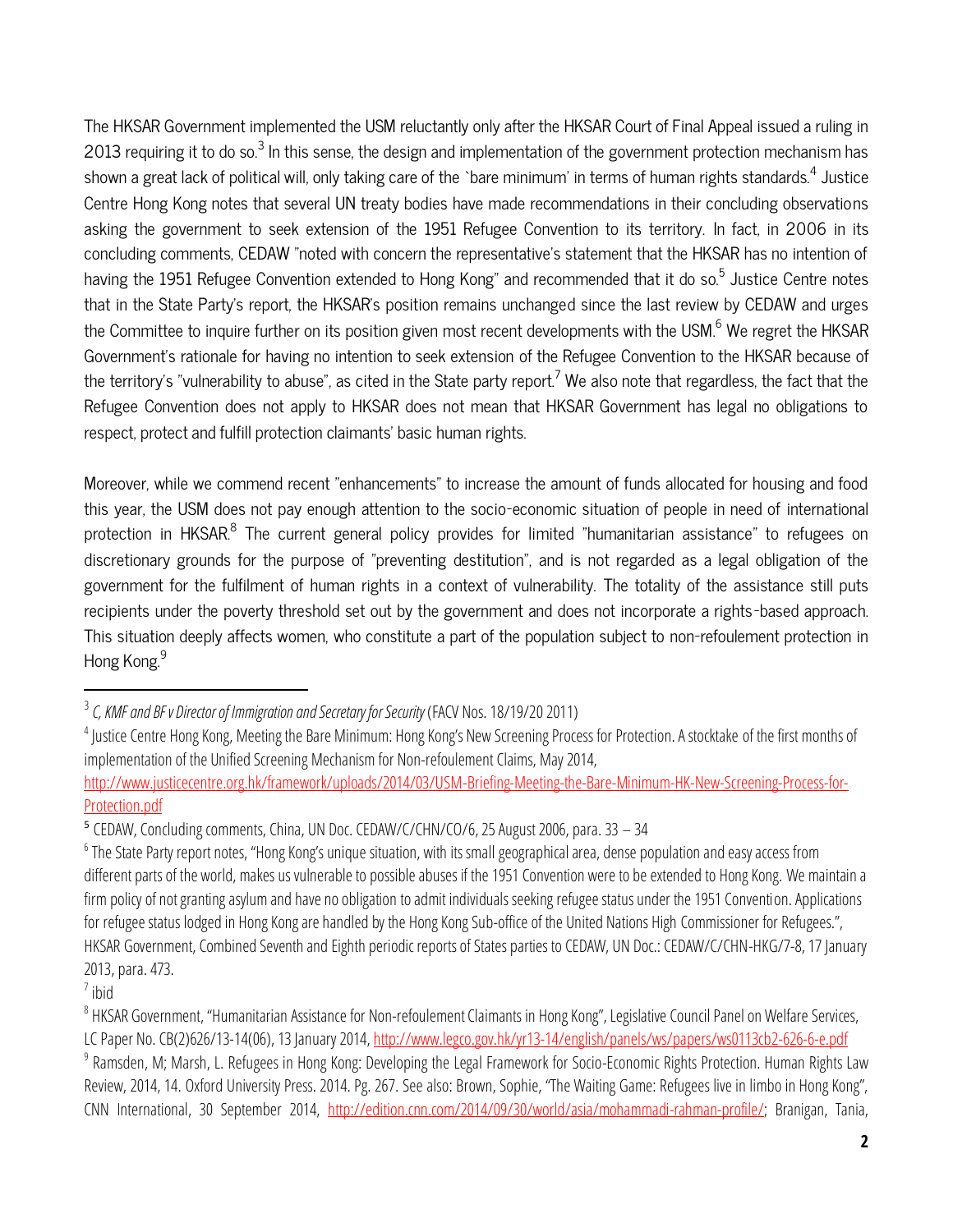# **ADDRESSING THE PARTICULAR NEEDS OF WOMEN**

According to UNHCR, "Women share the protection problems experienced by all refugees…women need protection against forced return to their countries of origin; security against armed attacks and other forms of violence; protection from unjustified and unduly prolonged detention; a legal status that accords adequate social and economic rights; and access to such basic items as food, shelter, clothing and medical care…In addition to these basic needs shared with all refugees, refugee women and girls have special protection needs that reflect their gender: they need, for example, protection against manipulation, sexual and physical abuse and exploitation, and protection against sexual discrimination in the delivery of goods and services".<sup>10</sup>

This guideline is in line with the CEDAW Art. 3 which states that: "States Parties shall take in all fields, in particular in the political, social, economic and cultural fields, all appropriate measures, including legislation, to ensure the full development and advancement of women, for the purpose of guaranteeing them the exercise and enjoyment of human rights and fundamental freedoms on a basis of equality with men". This provision entails the full protection of women throughout the non-refoulement process, including due process and the proper access to livelihoods.

Taking after the UNHCR guidelines on the protection of refugee women, "…international protection goes beyond adherence to legal principles". Furthermore, the protection of refugee women requires adopting policies, programmes and priorities that "support their safety and well-being". $^{11}$  Refugee women who are not able to "feed, clothe and shelter themselves and their children will be more vulnerable to manipulation and to physical and sexual abuse in order to obtain such necessities". Further, refugee women who have limited access to "essential goods will be more susceptible to sexual harassment". In this sense, the "intrinsic relationship which exists between protection and assistance is particularly evident in relation to refugee women, female adolescents and children".<sup>12</sup>

The fact that the protection system currently in place in Hong Kong does not have a specific focus on the protection of women or incorporate gender mainstreaming, raises serious questions about the system's capacity to successfully address the needs of women and girls, who include: survivors of torture, trauma or sexual and gender-based violence; illiterate women; female heads of household; women with medical conditions, among others, as they might be vulnerable and may have more difficulty or feel uncomfortable narrating their testimony fully, chronologically and coherently. In the worst scenario, without adequate vulnerability identification criteria and quality legal aid, this may increase the chance of their claims being wrongly rejected at first instance.

The HKSAR Immigration Department's "Notice to Persons Making a Non-refoulement Claim" and some letters in response to protection claimants written significations (letters a claimant must file to enter into the USM) make

 $\overline{a}$ 

<sup>&</sup>quot;Hong Kong's dirty secret: thousands of asylum seekers left waiting in squalor", The Guardian, 6 March 2014, <http://www.theguardian.com/world/2014/mar/06/hong-kong-asylum-seekers-waiting-in-squalor>; Knowles, Hazel, "Haven of Hopelessness", ChinaDailyAsia, 28 March 2014[, http://www.chinadailyasia.com/focus/2014-03/28/content\\_15127742.html](http://www.chinadailyasia.com/focus/2014-03/28/content_15127742.html)

<sup>&</sup>lt;sup>10</sup> UNHCR. Guidelines on the Protection of Refugee Women. Geneva 1991, para. 2-3[, http://www.unhcr.org/3d4f915e4.html](http://www.unhcr.org/3d4f915e4.html)

 $11$  ibid, para. 9

 $12$  ibid, para. 9-10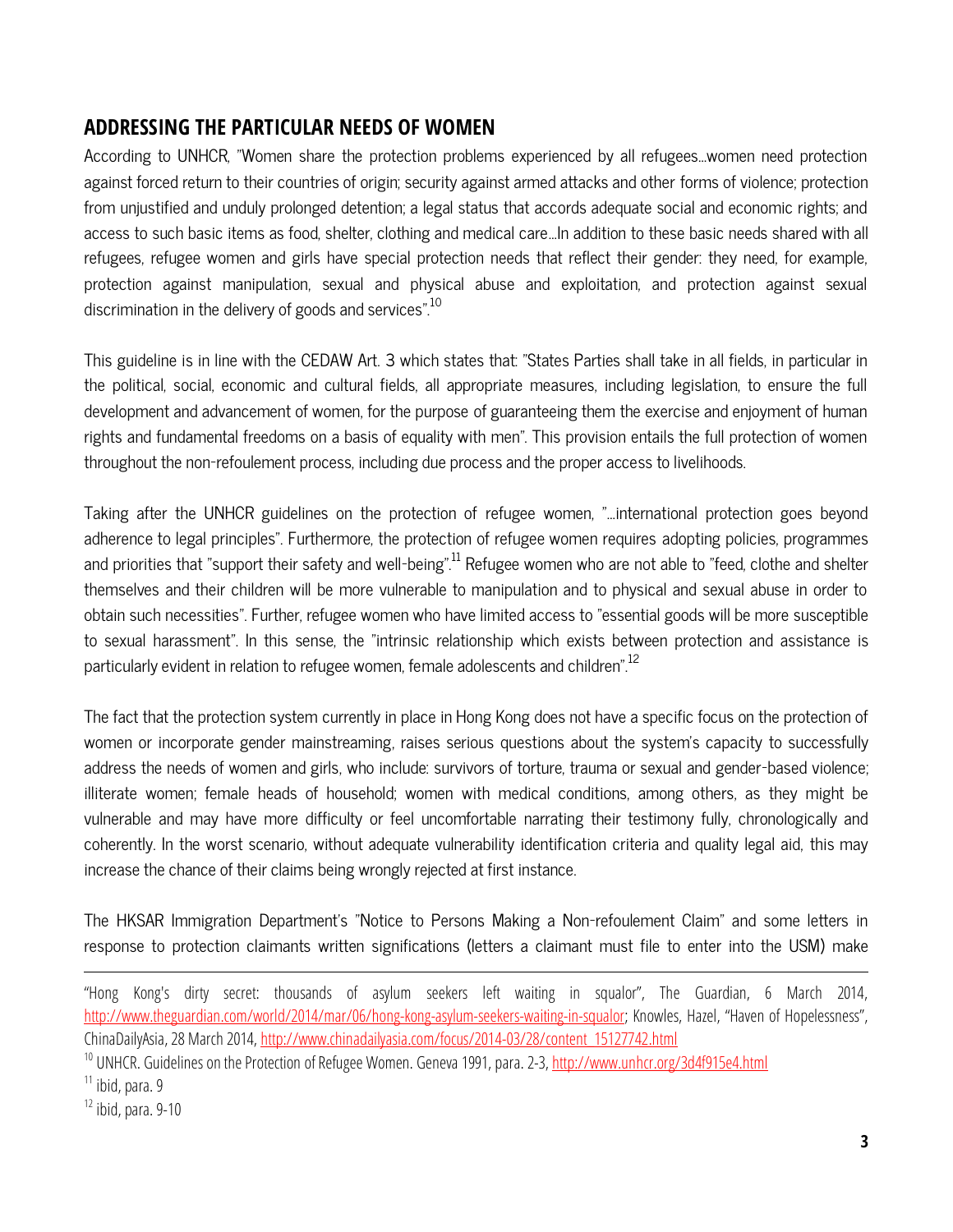passing reference to claimants with "special needs" and the possibility for them to request prioritisation [of their cases].<sup>13</sup> The "Determination of Non-refoulement Claims" Note to officers of the Torture Claim Assessment Section of Immigration Department states that "case officers should be aware of clients with special needs" and that these cases should be handled with "due care". However, even if a vulnerable protection claimant becomes aware of this, the criteria for "special needs", the grounds for prioritisation, any vulnerability assessment apart from self-identification, and any support the Immigration Department may be able to provide are unclear. In none of the documents issued by the HKSAR Government, that Justice Centre is aware, are there standards that specifically set forth to provide for women's protection. In the UNHCR's refugee status determination system, it had acceleration criteria for vulnerable persons under its procedural standards, as well as a social worker on-hand to liaise with relevant government departments and civil society organisations on cases of concern.<sup>14</sup>

Furthermore, the socio-economic needs of protection claimants, especially women, which have generally been left out of the discussion about the USM, must be addressed, as this is crucial for their local integration as they wait for a decision in their case, which can take several years to be processed. The current exclusively in-kind humanitarian assistance provided by the government is inadequate and doesn't respond to the rights of women. For example, the housing assistance provided is equivalent to 193 USD (HKD 1,200) in a city with one of the most expensive property markets in the world. The food assistance, given in bags of food that claimants must collect from pick-up points, is equivalent to a mere 5.15 USD (HKD 40) a day. Protection claimants, regardless of their length of stay and whether their claim has been determined as meritorious, do not have the right to work because they are not granted any legal status in Hong Kong.

Worryingly, on the few occasions where the USM has been discussed publicly and in the government's written documents, the issue about what long-term solutions will be available to successful claimants (those with substantiated claims) has not been addressed. "Non-refoulement" protection merely protects the claimant from being returned to their country so long as they face a risk of harm, but it does not confer any additional rights to the individual nor does it grant them any legal status in Hong Kong. Successful claimants still do not have the right to work or to even volunteer in Hong Kong and continue to receive the same humanitarian assistance package as before their claim was substantiated.

The government has stated that substantiated claims on persecution grounds will be referred to the UNHCR-HK which will seek to find a durable solution for that person, but the procedure for referral process is unknown. For the other two grounds, torture and CIDTP, which fall out of the scope of the UNHCR's mandate, the government has alluded that they

 $\overline{a}$ 

<sup>&</sup>lt;sup>13</sup> HKSAR Immigration Department, "Notice to Persons Making a Non-refoulement Claim", [http://www.immd.gov.hk/pdf/notice\\_non](http://www.immd.gov.hk/pdf/notice_non-refoulement_claim_en.pdf)refoulement claim\_en.pdf and "Non-refoulement Claim Form", http://www.immd.gov.hk/pdf/notice\_non-[refoulement\\_claim\\_en.pdf](http://www.immd.gov.hk/pdf/notice_non-refoulement_claim_en.pdf) and HKSAR Government, Implementation of the Unified Screening Mechanism, Panel on Security of the Legislative Council, LC Paper No. CB(2)1621/13-14(06), 2 June 2014[, http://www.legco.gov.hk/yr13-14/english/panels/se/papers/se0603cb2-1621-6-e.pdf](http://www.legco.gov.hk/yr13-14/english/panels/se/papers/se0603cb2-1621-6-e.pdf)

<sup>&</sup>lt;sup>14</sup> UNHCR, Procedural Standards for Refugee Status Determination Under UNHCR's Mandate, 20 November 2003, s. 4.6, available at[: http://www.refworld.org/docid/42d66dd84.html](http://www.refworld.org/docid/42d66dd84.html)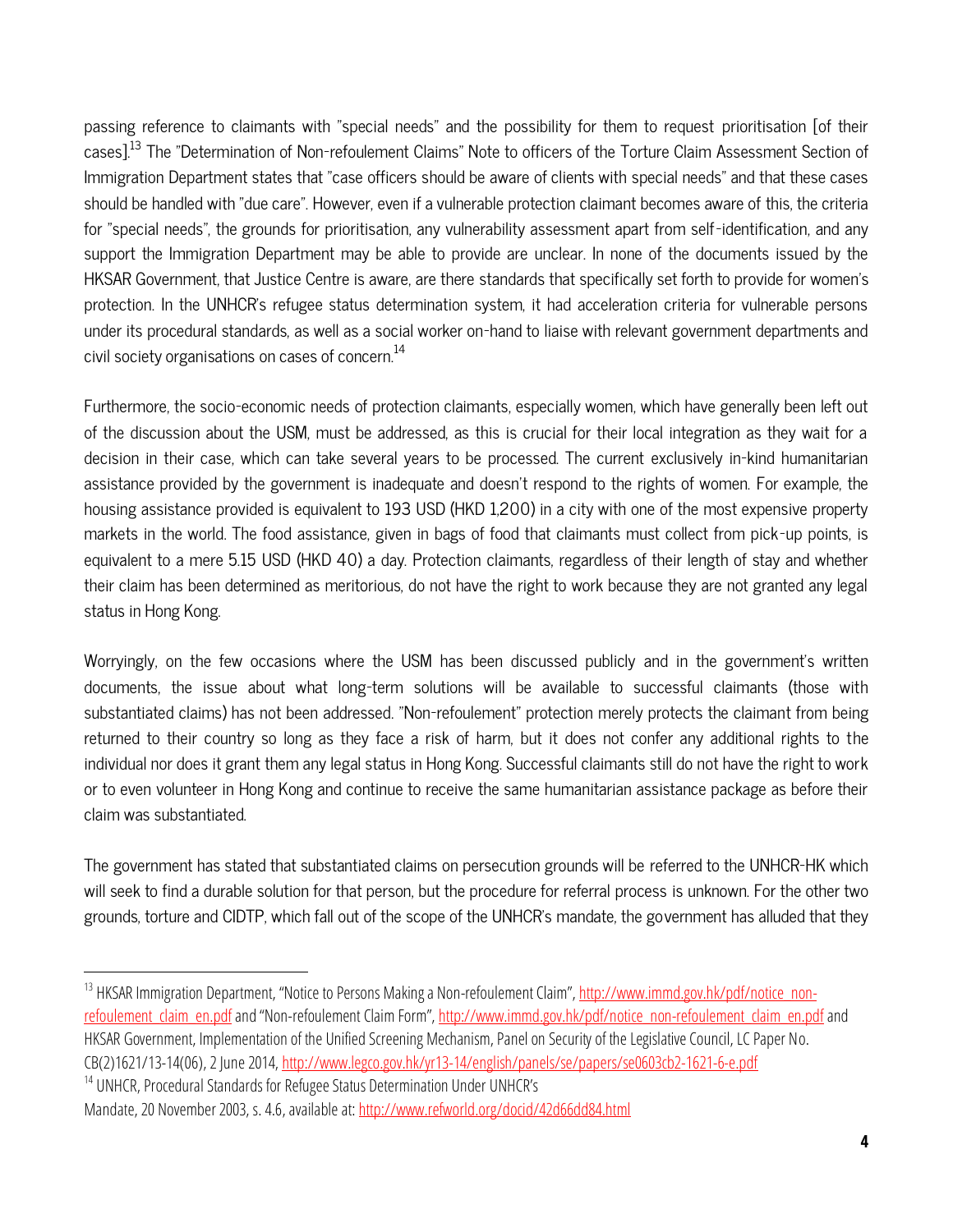will be able to be resettled to a third country, but has provided no details about how.<sup>15</sup> There is no information about how this will happen in practice and which countries, if any, the government has been in negotiations with.

Most likely, substantiated claimants will be in a position similar to the few successful torture claimants in the CAT system previous to the USM – legal limbo. These claimants have often been in Hong Kong for several years, with no hope of resettlement, no ability to return to their countries and essentially stranded in an indefinite "waiting room". The inability to have legal status, to be granted the right to work or have access to adult education or to integrate locally takes a significant toll on these claimants' well-being. The longer these protection claimants are forced to rely on the government's low humanitarian assistance package, the more they slip into poverty and marginalisation. In the face of this impossible dilemma, claimants may even feel compelled to risk the danger of returning to their country of origin before it is safe to do so, $^{16}$  which could even amount to "constructive refoulement".<sup>17</sup>

The sum of these conditions puts these women in a highly vulnerable, dependent and marginalised situation. A change in the current policy towards livelihoods and a rights-based approach should take place in order to fulfill the socioeconomic rights of women refugees.

#### **EFFORTS TO ADDRESS DUE PROCESS FOR WOMEN PROTECTION CLAIMANTS**

In the USM, women are afforded a minimum protection standard in the midst of the non-refoulement process, such as the right to request the assistance of a female case officer or interpreter throughout the proceedings.<sup>18</sup> Despite this, the system still presents core challenges for women attempting to access the process. A situation that poses a challenge for female protection claimants as they access the USM is certainly the lack of information provided by the government on the new protection proceedings – one of the reasons Justice Centre Hong Kong began to offer information sessions on the USM in different languages for protection claimants to meet the gap. Furthermore, no regulation is set in the current corpus juris on the legal situation of the female claimant or to guide the assessment of the substance of their claims. This omission in the law may also increase the chance of their claims being wrongly rejected.

Moreover, in the USM, a person may only file a claim if they do not have a valid visa and they have a removal order issued against them, upon which they must surrender to authorities. It is only once they have an open claim and receive a "recognizance paper" (their only identification papers once their passports are confiscated, but which does not regularize their stay) by the Immigration Department that they may be referred to for the humanitarian assistance. As many protection claimants enter the territory on a valid visa, it may take anywhere from a couple of weeks to up to

 $\overline{\phantom{a}}$ 

<sup>&</sup>lt;sup>15</sup> See discussion at the LegCo Panel on Security, Agenda Item II. Screening of Non-refoulement Claims, 2 July 2013.

<sup>&</sup>lt;sup>16</sup> Kao, Ernest, "'I'd rather face death in Somalia than be destitute in Hong Kong', says asylum seeker", South China Morning Post, 22 April 2014,<http://www.scmp.com/news/hong-kong/article/1493770/journalist-forgoes-hong-kong-life-breadline-war-torn-somalia?page=all>

<sup>&</sup>lt;sup>17</sup> "Scholars, NGOs and the UNHCR use the term 'constructive refoulement' to describe a situation where a refugee is forced to return 'voluntarily' because of conditions that are insupportable." Mathew, Penelope, Reworking the Relationship between Asylum and Employment, Routledge Press: New York, 2012, at. pp 97-98.

<sup>&</sup>lt;sup>18</sup> Immigration Department. Notice to Persons Making a Non-Refoulment Claim. Paragraph Nr. 31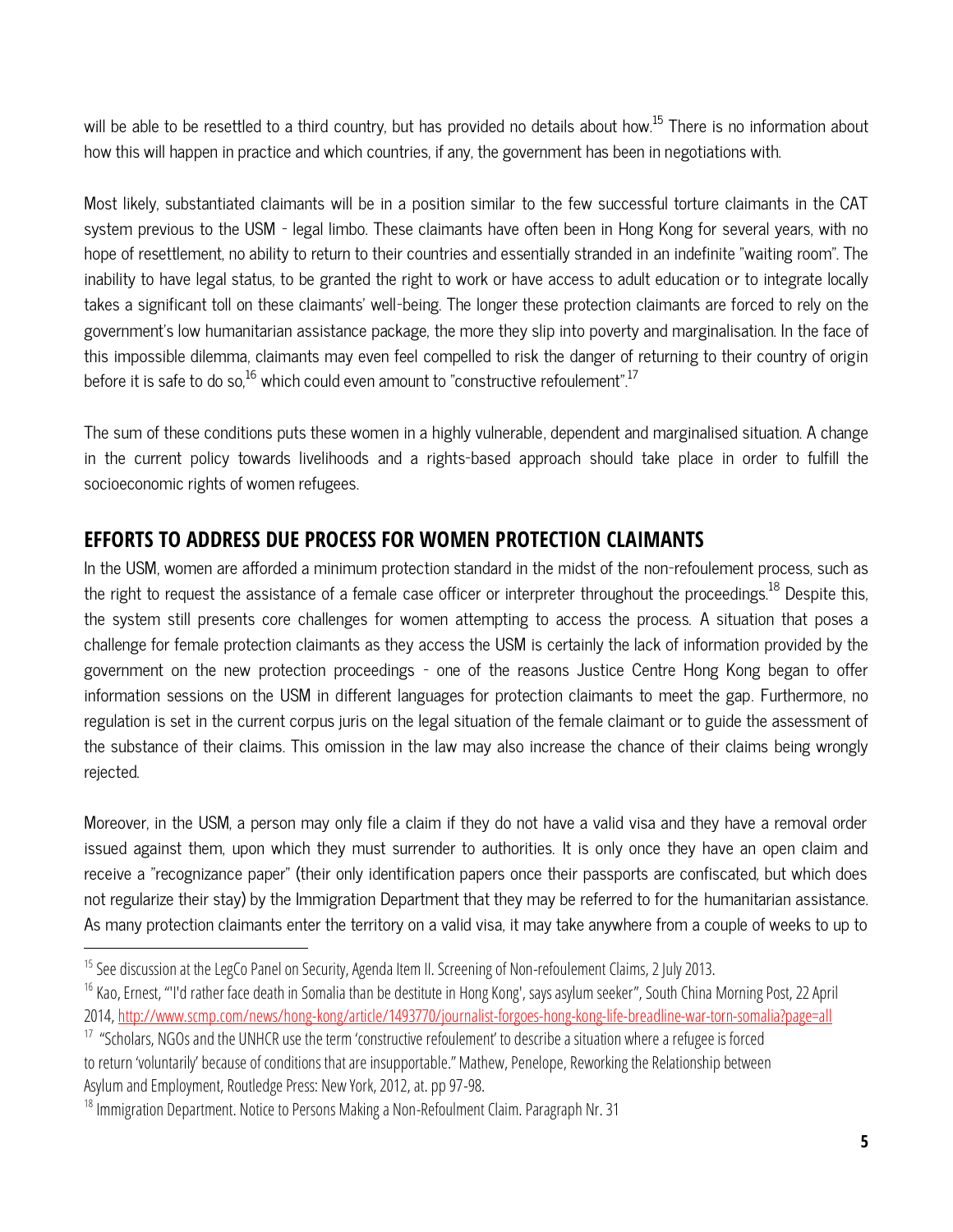three months for their visa to expire. As a result, many new arrivals experience significant delay in accessing protection and fall through the cracks in the system, often finding themselves without any assistance in a new city, and in some cases, in poverty and even homeless. Justice Centre has brought this concern to the Government on many occasions, but the HKSAR has not addressed it. $^{19}$ 

# **REFUGEE WOMEN'S ACCESS TO SOCIO-ECONOMIC RIGHTS**

# Access to Healthcare, Food and Livelihoods

 $\overline{\phantom{a}}$ 

In Article 12, CEDAW requires State Parties to take all appropriate measures to eliminate discrimination against women regarding healthcare. This includes access to health care throughout the life cycle, and it requires special consideration to be given to women-specific healthcare aspects such as maternity. Special attention should be given to the health needs and rights of women belonging to a particularly vulnerable and disadvantaged group, such as refugee women and female asylum seekers.<sup>20</sup> This includes taking into account cultural aspects that might pose additional challenges to these women's health as well as aiming to eliminate cultural and other barriers.<sup>21</sup> Given the particular vulnerability of refugee women and female asylum seekers and the likelihood of their having been exposed to trauma, it is important that access to health services such as trauma treatment and counselling are ensured.

As the Committee has noted in its General Recommendation No. 24, "women's right to health can be achieved only when State parties fulfil their obligation to respect, protect and promote women's fundamental right to nutritional wellbeing throughout their lifespan by means of a food supply that is safe, nutritious and adapted to local conditions." Furthermore, access to other utilities necessary to maintain good health and female hygiene has to be ensured.

It is of concern to Justice Centre that in a 2013 survey conducted by the Refugee Concern Network, 75% of respondents said that the number of choices offered in the food package were insufficient to meet their needs, 50% reported that the food is not suitable for consumption throughout the allotted time period (5 to 10 days between pickup appointments), and 77% said the food is not enough in quantity for the time period. Many experts and NGOs, including Justice Centre, have repeatedly called on the government to adopt a cash transfer or at least a voucher system for food, which would most likely be at no additional cost to the government, would remove many overhead costs in the current programme, and would address many complaints about food choice, quality and quantity by allowing protection claimants to purchase the food they wish, closer to their home, when they need it. $^{22}$ 

<sup>&</sup>lt;sup>19</sup> See for example: Justice Centre Hong Kong, Letter to Chairperson of the Panel on Security and Members of the Panel on Security of the Legislative Council, Agenda Item IV. Implementation of the Unified Screening Mechanism (USM), LC Paper No. CB(2)1621/13-14(07), 23 May 2014,<http://www.legco.gov.hk/yr13-14/english/panels/se/papers/se0603cb2-1621-7-e.pdf>

 $20$  See CEDAW, General Recommendation No. 24 (20<sup>th</sup> session, 1999), Article 12: Women and health, para. 6  $21$  Ibid, para. 7.

<sup>&</sup>lt;sup>22</sup> See Joint submission by Hong Kong Refugee Advice Centre, Christian Action, Refugee Concern Network, The Vine Community Services, Amnesty International Hong Kong, "Ways to improve situation of refugees, torture claimants and asylum seekers in Hong Kong", Special Meeting of the LegCo Panel on Welfare Services, LC Paper No. CB(2)1630/12-13(03), 22 July 2013[, http://www.legco.gov.hk/yr12-](http://www.legco.gov.hk/yr12-13/english/panels/ws/papers/ws0722cb2-1630-3-e.pdf) [13/english/panels/ws/papers/ws0722cb2-1630-3-e.pdfa](http://www.legco.gov.hk/yr12-13/english/panels/ws/papers/ws0722cb2-1630-3-e.pdf)nd UNHCR Sub-Office Hong Kong, Written Submission to Legislative Council Panel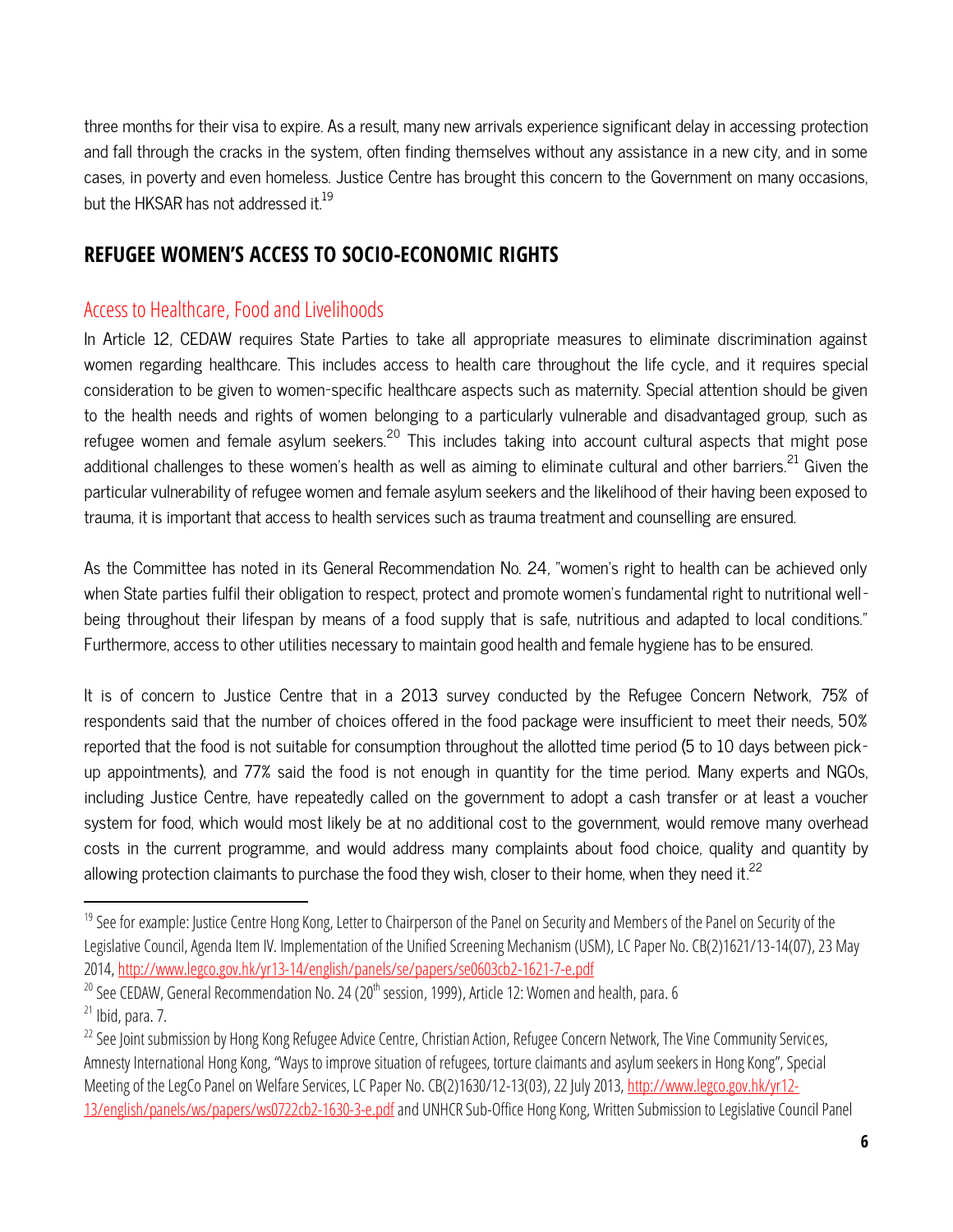In regards to access to healthcare, the HKSAR Social Welfare Department (SWD) can be approached by protection claimants in order to obtain a medical fee waiver once they have received their recognizance paper and have successfully registered their protection claim.<sup>23</sup> This waiver, granting access to public healthcare facilities, has to be obtained by Hospital Authority or the services unit of the SWD.<sup>24</sup> A waiver must be obtained for each appointment, no matter how chronic the condition, creating bureaucratic hurdles that are a barrier for accessibility to healthcare. Moreover, many protection claimants report that frontline workers are not necessarily familiar with recognizance papers and that interpretation services are often limited. Newly arrived protection claimants (who are not yet able to file a USM claim due to the system's requirement that they first be liable to removal) are prevented from accessing healthcare, among other assistance, in Hong Kong. For women who may bear physical trauma or are survivors of sexual and gender-based violence, this is a great problem. Access to healthcare facilities is further complicated by the limited financial means available to refugee women to pay for their travel to healthcare providers, to purchase medication or to access specialised services not necessarily covered in the healthcare assistance.

It is a concern that the treatment provided, regardless of the medical condition, according to protection claimants' feedback, often consists on the prescription of pain killers. Anecdotally we understand that said painkillers have been prescribed to breastfeeding women and in many instances more appropriate treatment was received only after the women's health had further deteriorated. Often said treatment is then provided by private healthcare providers on a pro- bono basis. This adversely affects refugee women's trust in the local healthcare system and on some occasions deters them from seeking treatment in the first place. At the time of writing, counselling and mental health services are not included in the humanitarian assistance and are only provided by private and non-governmental organisations – despite these services being crucial for this population's well-being and even in the claim process itself.

#### Access to Housing

 $\overline{\phantom{a}}$ 

Access to an adequate standard of living, including housing, is a human right.<sup>25</sup> It applies to all women, whether urban or rural inhabitants, and includes refugees and asylum seekers. The CEDAW Committee highlights the obligations of States to ensure adequate living and housing conditions in connection with the protection of women's right to health.<sup>26</sup> The provision of housing and adequate living conditions must be accessible, suitable and safe. Inadequate housing conditions have specific and detrimental consequences for women, particularly for protection claimant and refugee women, who are often survivors of SGBV and have experienced significant trauma prior to their arrival in Hong Kong.

on Welfare Services, LC Paper No. CB(2)1630/12-13(06)(Revised), 22 July 2013[, http://www.legco.gov.hk/yr12-](http://www.legco.gov.hk/yr12-13/english/panels/ws/papers/ws0722cb2-1630-6-e.pdf)

<sup>23</sup> HKSAR Hospital Authority, Waiving Mechanism of Public Hospitals (Information Leaflet),

[http://www.ha.org.hk/visitor/ha\\_visitor\\_index.asp?Content\\_ID=10047&Lang=ENG&Dimension=100&Parent\\_ID=10044&Ver=HTML](http://www.ha.org.hk/visitor/ha_visitor_index.asp?Content_ID=10047&Lang=ENG&Dimension=100&Parent_ID=10044&Ver=HTML)

[<sup>13/</sup>english/panels/ws/papers/ws0722cb2-1630-6-e.pdf.](http://www.legco.gov.hk/yr12-13/english/panels/ws/papers/ws0722cb2-1630-6-e.pdf)Also see Justice Centre's petition to the Hong Kong government to let refugees eat in dignity under "Hungry for Change" campaign at [https://www.change.org/p/the-hong-kong-government-let-refugees-eat-in-dignity.](https://www.change.org/p/the-hong-kong-government-let-refugees-eat-in-dignity)

<sup>&</sup>lt;sup>24</sup> International Social Service Hong Kong, Assistance in kind to Asylum Seekers and Torture Claimants (supported by SWD), [http://www.isshk.org/e/customize/migrants\\_assistance.asp](http://www.isshk.org/e/customize/migrants_assistance.asp)

 $25$  International Covenant on Economic, Social and Cultural Rights – Article 11

<sup>&</sup>lt;sup>26</sup> Committee on the Elimination of Discrimination against Women, General recommendation No. 24 (1999), para 28.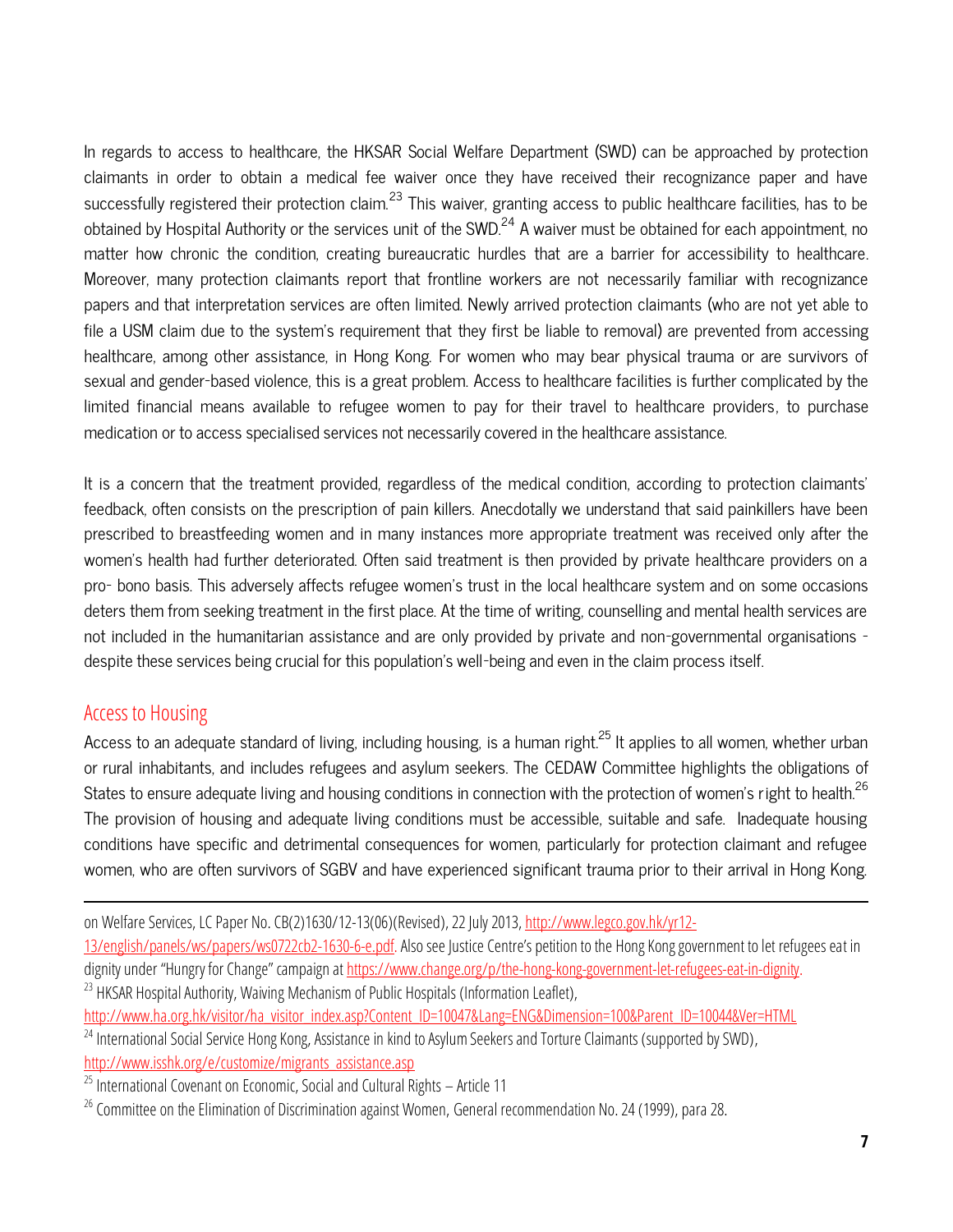Because the level of housing provided is not adapted to Hong Kong's housing prices, arrangements have included the following precarious scenarios that have come to Justice Centre's attention: a mother staying in an office space with a young child with no bath, kitchen or shower facilities, and single women having no choice but to stay in houses or rooms with unknown men out of economic necessity, despite feeling uncomfortable with this arrangement. Women must rely on charities, faith-based groups, NGOs or good Samaritans to provide accommodation alternatives in these situations. Homelessness and inadequate arrangements such as this raise significant security issues for women and make them vulnerable to violence and abuse. The "slum-like" conditions of housing among this community have been well-documented in the international media.<sup>27</sup> Housing options provided by the Hong Kong Government have sometimes failed to adequately address refugee and protection claimant women's specific needs, particularly in relation to hygiene, security, and families with children or pregnant women, such as providing housing which is in walkup buildings or even on roofs.

The Hong Kong Government provides protection claimants and refugees in Hong Kong with a monthly allowance of up to \$300 per claimant in order to meet utility expenses.<sup>28</sup> The Hong Kong Government notes that this gives protection claimants flexibility to use the allowance to meet different utilities' charges such as water, gas and electricity. In practice, women have great difficulty budgeting and managing the use of utilities for a number of reasons. Often there are several people or families living in rooms of the same house using the same meter and copies of utilities bills are not provided. Providing copies of the bills to ascertain accurate usage would improve transparency and flexibility, enabling women to make budgeting decisions about usage over the course of the year. It would also prevent utilities being cut off due to failure of bills being paid by ISS to individual landlords. Furthermore, Immigration Department, Social Welfare Department, ISS and NGOs contact protection claimants on their mobile phone, yet no assistance is given for this important utility cost.

The service contract does not specifically provide for cooking appliances, clothes, mattresses or other living essentials. Claimants are reliant on charities for such provisions. Further, the provision of cooking apparatus is only of benefit if one is provided with accommodation which has cooking facilities, and permission and opportunity to use them. Many boarding rooms and guest houses in which refugees and protection claimants find themselves do not permit tenants to cook within them. In short, the current policies force protection claimants to live on a cashless basis and instead rely on an in-kind humanitarian assistance package. However, the provisions in this package are piecemeal and do not

 $\overline{a}$ 

<sup>&</sup>lt;sup>27</sup> See, for example: Danny Lee, "U.N. concern at plight of Hong Kong asylum seekers living in squalor, South China Morning Post, 8 September 2013, [http://www.scmp.com/news/hong-kong/article/1305929/un-concern-plight-hong-kong-asylum-seekers-living-squalor?page=all,](http://www.scmp.com/news/hong-kong/article/1305929/un-concern-plight-hong-kong-asylum-seekers-living-squalor?page=all)  "Asylum Seekers in Hong Kong Face Slum-like Conditions, Wall Street Journal, 16 July 2013,

[http://online.wsj.com/news/articles/SB10001424127887323394504578608760287223132,](http://online.wsj.com/news/articles/SB10001424127887323394504578608760287223132) Lam, Oiwan, "Hong Kong: Refugees living in slums", Global Voices, 8 September 2013, [http://globalvoicesonline.org/2013/09/08/hong-kong-refugees-living-in-slums/#;](http://globalvoicesonline.org/2013/09/08/hong-kong-refugees-living-in-slums/%23) Lai, Samuel and Tihung, Mark, "Hong Kong's Refugee Shame", Timeout Hong Kong, 19 June 2013, [http://www.timeout.com.hk/big](http://www.timeout.com.hk/big-smog/features/59068/hong-kongs-refugee-shame.html)[smog/features/59068/hong-kongs-refugee-shame.html](http://www.timeout.com.hk/big-smog/features/59068/hong-kongs-refugee-shame.html)

<sup>&</sup>lt;sup>28</sup> HKSAR, Humanitarian Assistance for Non-refoulement Claimants in Hong Kong, Legislative Council Panel on Welfare Service, LC Paper No.CB(2)626/13-14(06), 13 January 2014, available at: [http://www.legco.gov.hk/yr13-](http://www.legco.gov.hk/yr13-14/english/panels/ws/papers/ws0113cb2-626-6-e.pdf) [14/english/panels/ws/papers/ws0113cb2-626-6-e.pdf](http://www.legco.gov.hk/yr13-14/english/panels/ws/papers/ws0113cb2-626-6-e.pdf)